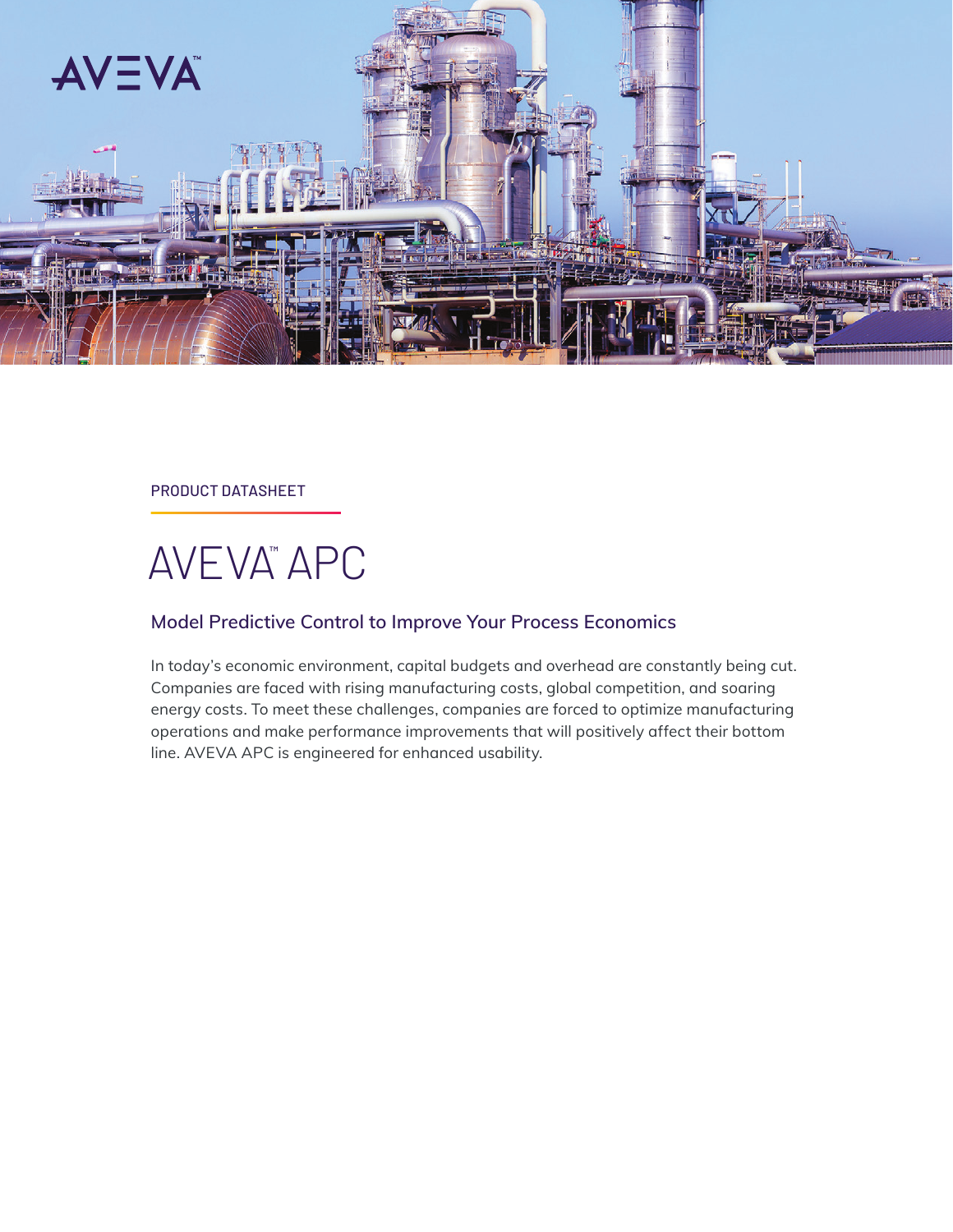## **Maximize Your Profits**

AVEVA APC is comprehensive, Model Predictive Control software that improves process profitability by enhancing quality, increasing throughput, and reducing energy usage. It uses modern, state-of-the-art technology to provide automatic control systems that are capable of releasing process potential.

Predictive control helps process operations realize their full potential by moving the process closer to active constraints — resulting in reduced process variability and increased profits.

AVEVA provides unique strategic solutions based on improving economics and process operation. Other vendors may propose partial solutions to optimize a process, but AVEVA teams with its clients to execute an integrated solution that employs sophisticated control strategies to reduce costs, streamline operations, and ultimately, increase shareholder value.

## **Process Control and Optimization**

AVEVA APC, connects directly to a wide variety of automation systems and uses both real-time and historical data to analyze, identify, and model the significant cause-and-effect relationships in a process. Identification and verification of cause-and-effect relationships are powerful analytical tools that provide an engineer with valuable insight into process behavior and understanding of process characteristics.

#### **AVEVA APC – Maximizing Economic Performance**

- Move the process toward multiple operating constraints to realize maximum profit
- Reduce the standard deviation of key product qualities and parameters resulting in a more stable process operation
- Improve process efficiency, reducing rework/recycling and saving both material and energy
- Deliver faster, more stable grade changes with virtually no overshoot

## **Reducing Variability for Quality Control**

AVEVA APC simultaneously controls a number of process parameters that maintain the product within specification. Taking into account process dynamics, interactions, constraints, and economics, AVEVA APC predicts future process behavior and takes control actions before product measurements are out of specification.

## **Immediate Quality Improvements Lead to Economic Benefits**

Implementing AVEVA APC results in immediate quality improvements. This is confirmed by a significant reduction in the standard deviation of key product parameters from target specification, which leads to increases in throughput and significant reductions in material and/or energy consumption. The end result is measurable economic performance improvement.

AVEVA APC manages a number of process parameters and orchestrates them to maintain the product within precise specifications and reduces standard deviations in product quality by a factor of two or more.



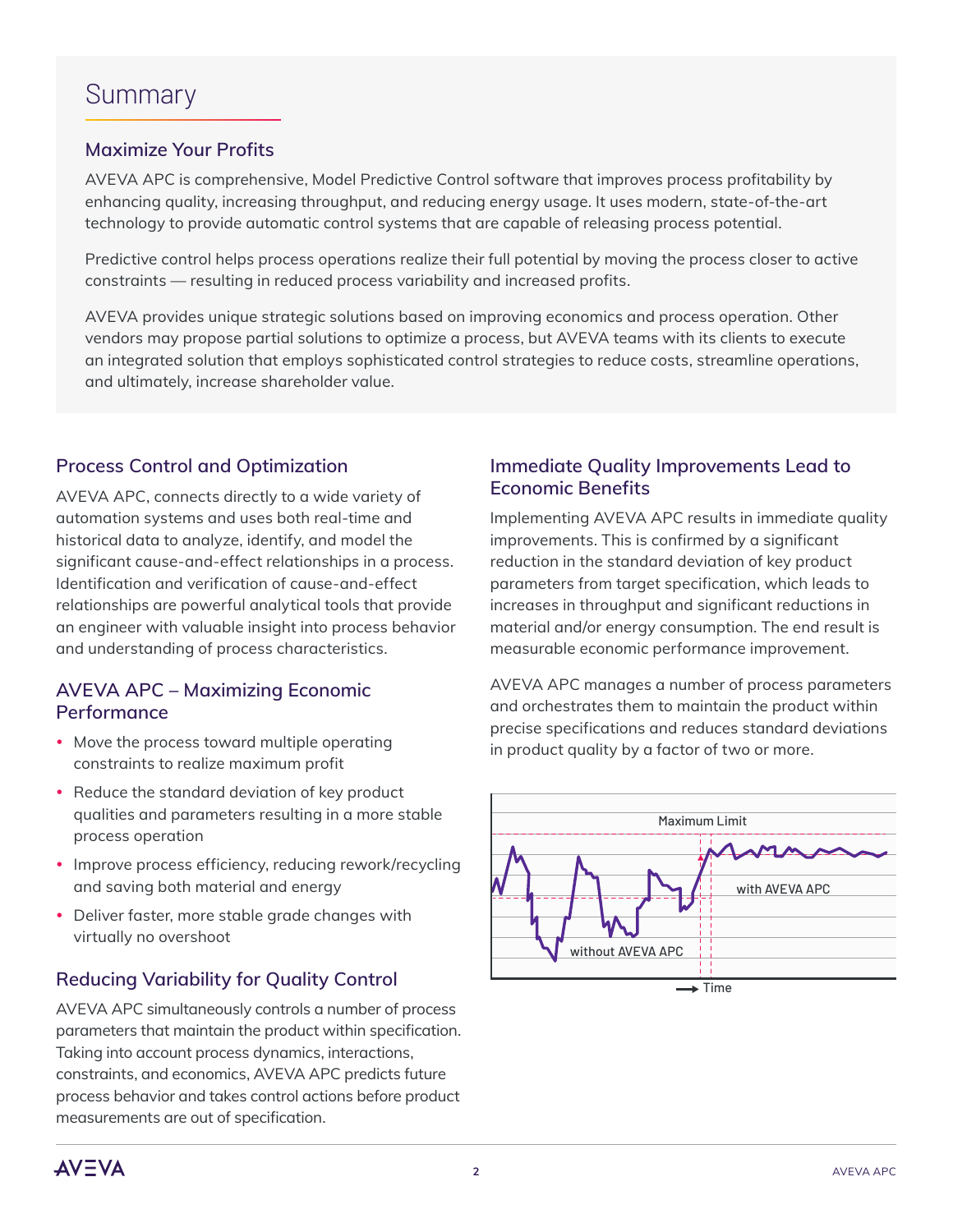## **Increase Your Throughput**

AVEVA APC enables the process to be driven closer to active constraints. It provides a more stable process operation with less disruption and down-time. With tighter quality control, there is less recirculation and material going to waste. These benefits contribute to increasing process yields. Typical increases range from 1-5%, however, some applications have increased yields by 10% or more.

## **Integrated Design Environment**

- Identifies and quantifies integral causeand-effect relationships, offering insight into process characteristics
- Incorporates a dynamic process model to provide tighter quality control
- Enables real-time, adaptive control to manage changing process conditions online
- Operates within physical constraints
- Maximizes process economic performance
- Includes an executive supervisory program that enables almost any special process condition to be accounted for to maintain the highest possible on stream factor
- Includes a highly unique option for ARx models which are proven to have superior performance to unmeasured dynamic load changes. Since these are the primary type of disturbance found in operating plants, then AVEVA APC will consistently deliver the highest possible performance of any available technology as measured by the IAE, Integrated Absolute Error, method

#### **Improve Your Economic Performance**

Deliver significant savings with reductions in energy consumption. For example, by reducing the standard deviation and moving the process closer to constraints most processes will deliver a significant reduction in energy usage per unit of feed.

Anticipate the consequences of both disturbances and control actions to maintain a superior quality product. Supplementing the benefits of improved quality, are increases in process yield and savings in waste and energy consumption.





Provide a more stable process operation with less disruption and increased process utilization. Every installation of AVEVA APC pays for itself quickly. Pay back periods vary by industry, but typically range from a short 3-6 months.

- Reduce standard deviation, usually by a factor of two or greater
- Increase throughput by as much as 5%
- Increase process yields from 2-10%
- Reduce specific energy consumption by 3-10%
- Reduce waste, reworking, and recycling costs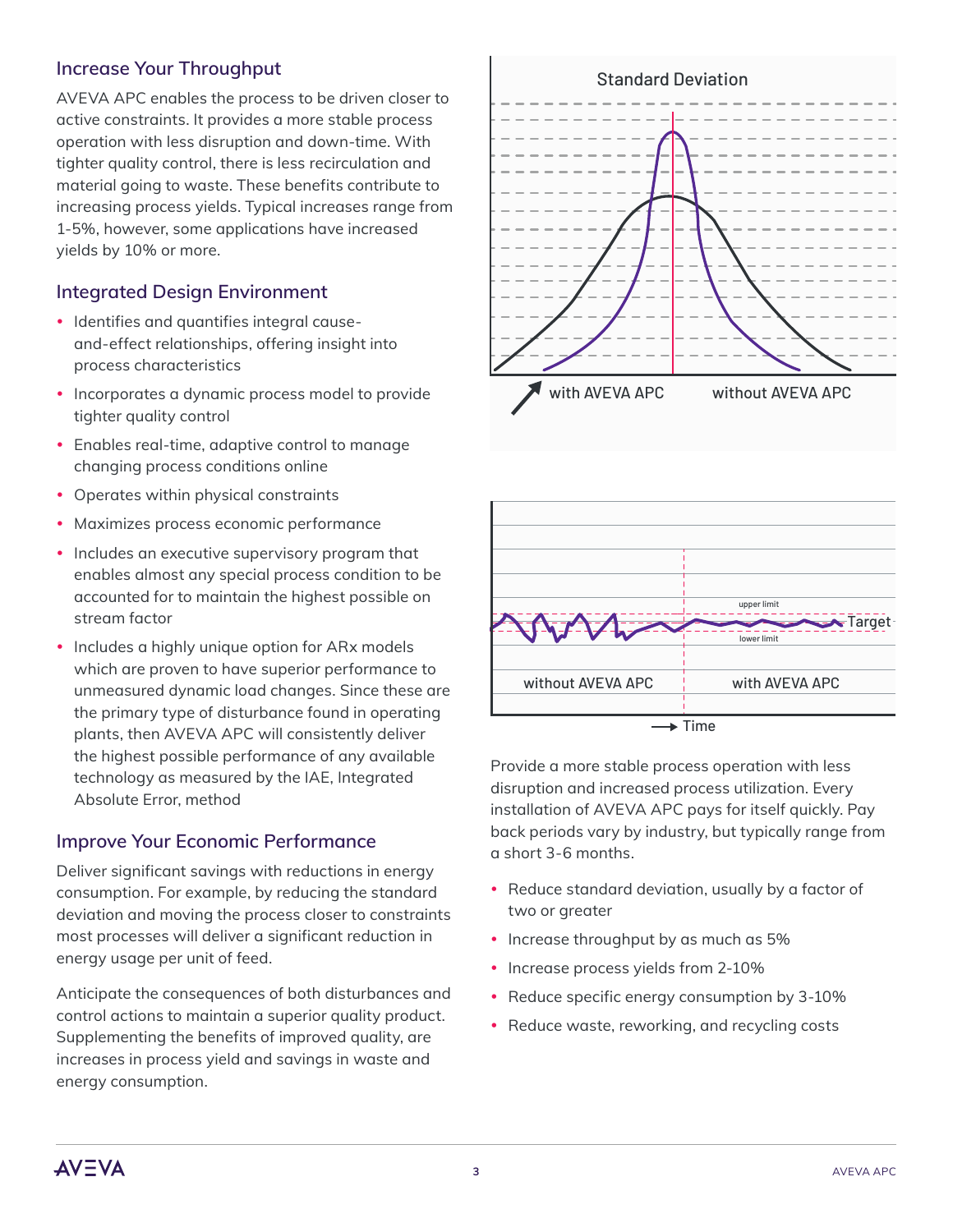## **AVEVA APC Features**

- Intuitive and efficient user interface minimizes project execution effort
- Fasier, case-based model identification
- Variable drag and drop for model building
- Multivariable Predictive Controller (MPC) design and simulation
- Real-time adaptive control (Coming Soon)
- Constrained linear economic Optimization
- Director, supported by Python programming interface for implementation of application scripting and special-purpose control functions
- Integrated OPC Client data interface
- Data historization and trending capability
- Fully automated PRBS Testing
- ARX model option for superior unmeasured disturbance rejection performance
- Online performance monitoring and controller performance reporting through web
- Separation of MPC and LP optimizing functions for more flexibility to address a wide range of application needs
- Composite LP providing global LP for multiple MPCs for better coordination and constraint handling
- MPC supported by a QP algorithm
- Ability to be seamlessly integrated into our awardwinning OTS offering
- Tablet-friendly display formats
- All configuration and process data consolidated into a single project file

## **Data Collection and Analysis**

AVEVA APC performs a series of process response tests, which collect dynamically-rich data with little or no disruption to normal process operations. Statistical tools, including cross correlation and power spectrum density, allow an engineer to analyze signals for causeand-effect interactions. These tools, coupled with operational experience, identify significant relationships that characterize process behavior.

## **Dynamically Model Your Process**

AVEVA APC provides tighter control of key process variables, which are based on a dynamic model. This effectively de-couples interactions that would occur if the same loops were controlled independently by single loop controllers. The result means a more economicallyadvantageous operating point.

## **Multiple Model Sets and Gain Scheduling**

A unique feature permits the application of model predictive control to processes that require multiple models. For example, in blending applications or seasonal production, AVEVA APC uses online gain scheduling and can switch automatically between multiple model sets without turning the controller off.

#### **Optimize Your Process**

AVEVA APC manages process constraints such as absolute limits on valve motion and rate-of-change limits on process variables. AVEVA APC's capability in this area includes the use of modern techniques such as quadratic programming.

A linear programming technique, together with a steady-state model and an economic performance objective function, enables AVEVA APC to identify the optimum operating point based on maximum throughput, minimum energy consumption, or a balance between these and other performance objectives.